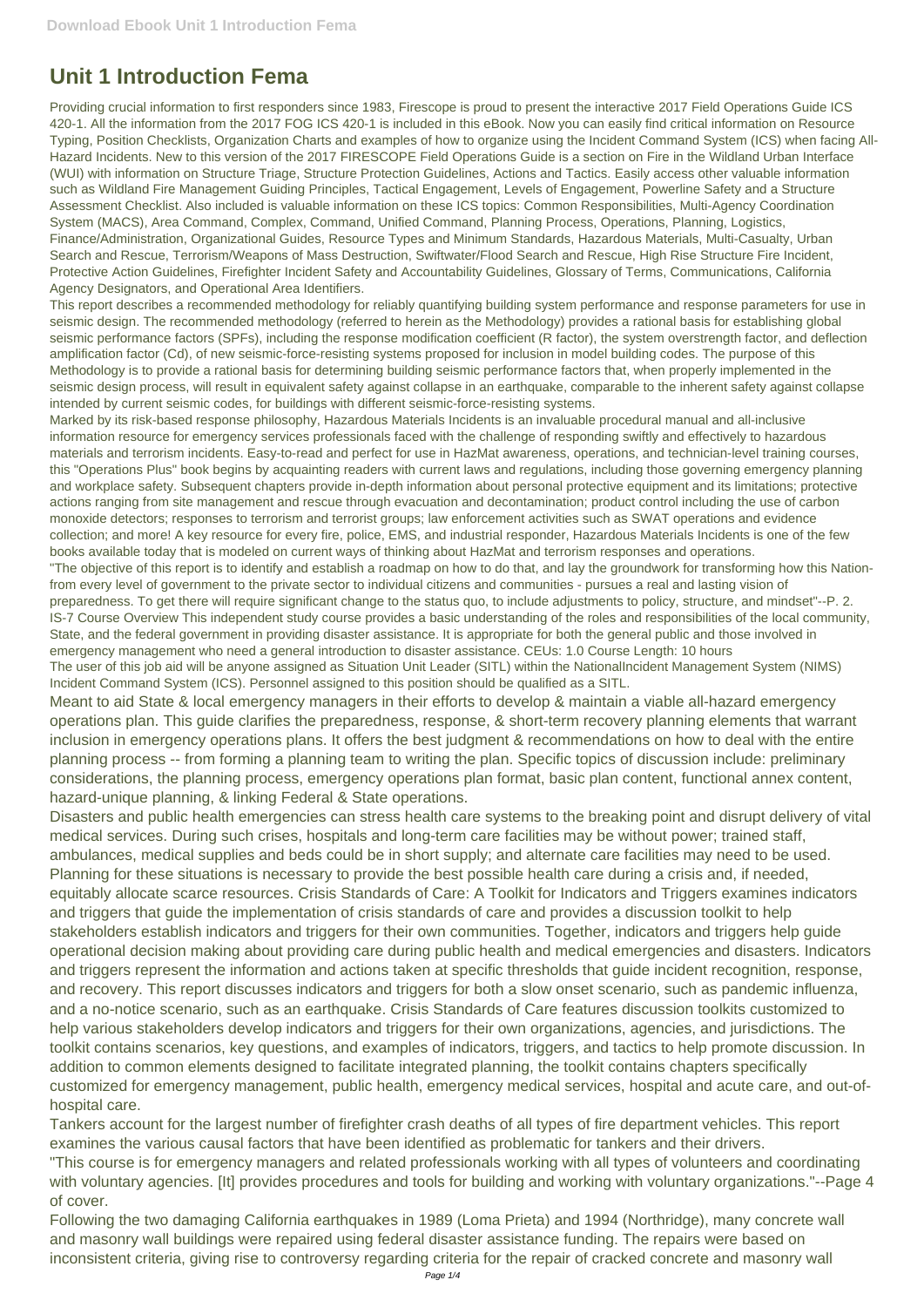buildings. To help resolve this controversy, the Federal Emergency Management Agency (FEMA) initiated a project on evaluation and repair of earthquake damaged concrete and masonry wall buildings in 1996. The ATC-43 project addresses the investigation and evaluation of earthquake damage and discusses policy issues related to the repair and upgrade of earthquake damaged buildings. The project deals with buildings whose primary lateral-force-resisting systems consist of concrete or masonry bearing walls with flexible or rigid diaphragms, or whose vertical-load-bearing systems consist of concrete or steel frames with concrete or masonry infill panels. The intended audience is design engineers, building owners, building regulatory officials, and government agencies. The project results are reported in three documents. The FEMA 306 report, Evaluation of Earthquake Damaged Concrete and Masonry Wall Buildings, Basic Procedures Manual, provides guidance on evaluating damage and analyzing future performance. Included in the document are component damage classification guides, and test and inspection guides. FEMA 307, Evaluation of Earthquake Damaged Concrete and Masonry Wall Buildings, Technical Resources, contains supplemental information including results from a theoretical analysis of the effects of prior damage on single-degree-of-freedom mathematical models, additional background information on the component guides, and an example of the application of the basic procedures. FEMA 308, The Repair of Earthquake Damaged Concrete and Masonry Wall Buildings, discusses the policy issues pertaining to the repair of earthquake damaged buildings and illustrates how the procedures developed for the project can be used to provide a technically sound basis for policy decisions. It also provides guidance for the repair of damaged components.

a disaster The role of the public health official Developing public-private partnerships Specific types of disasters, including terrorism, agroterrorism, pandemics, and active shooter incidents Mass care, sheltering, and human services The special needs of children in disasters Traditional and social media and their impact on emergency management The book is a valuable planning resource for those tasked with managing operations to prepare for, mitigate, and respond to disasters. From the air raid warning and plane spotting activities of the Office of Civil Defense in the 1940s, to the Duck and Cover film strips and backyard shelters of the 1950s, to today's all-hazards preparedness programs led by the Department of Homeland Security, Federal strategies to enhance the nation's preparedness for disaster and attack have evolved over the course of the 20th century and into the 21st. Presidential administrations can have a powerful impact on both national and citizen preparedness. By recommending funding levels, creating new policies, and implementing new programs; successive administrations have adapted preparedness efforts to align with changing domestic priorities and foreign policy goals. They have also instituted administrative reorganizations that reflected their preference for consolidated or dispersed civil defense and homeland security responsibilities within the Federal government. Programs were seldom able to get ahead of world events, and were ultimately challenged in their ability to answer the public's need for protection from threats due to bureaucratic turbulence created by frequent reorganization, shifting funding priorities, and varying levels of support by senior policymakers. This in turn has had an effect on the public's perception of national preparedness. Public awareness and support have waxed and waned over the years, as the government's emphasis on national preparedness has shifted. An analysis of the history of civil defense and homeland security programs in the<br>Page 2/4

Catastrophic disasters occurring in 2011 in the United States and worldwide--from the tornado in Joplin, Missouri, to the earthquake and tsunami in Japan, to the earthquake in New Zealand--have demonstrated that even prepared communities can be overwhelmed. In 2009, at the height of the influenza A (H1N1) pandemic, the Assistant Secretary for Preparedness and Response at the Department of Health and Human Services, along with the Department of Veterans Affairs and the National Highway Traffic Safety Administration, asked the Institute of Medicine (IOM) to convene a committee of experts to develop national guidance for use by state and local public health officials and health-sector agencies and institutions in establishing and implementing standards of care that should apply in disaster situations-both naturally occurring and man-made-under conditions of scarce resources. Building on the work of phase one (which is described in IOM's 2009 letter report, Guidance for Establishing Crisis Standards of Care for Use in Disaster Situations), the committee developed detailed templates enumerating the functions and tasks of the key stakeholder groups involved in crisis standards of care (CSC) planning, implementation, and public engagement-state and local governments, emergency medical services (EMS), hospitals and acute care facilities, and out-of-hospital and alternate care systems. Crisis Standards of Care provides a framework for a systems approach to the development and implementation of CSC plans, and addresses the legal issues and the ethical, palliative care, and mental health issues that agencies and organizations at each level of a disaster response should address. Please note: this report is not intended to be a detailed guide to emergency preparedness or disaster response. What is described in this report is an extrapolation of existing incident management practices and principles. Crisis Standards of Care is a seven-volume set: Volume 1 provides an overview; Volume 2 pertains to state and local governments; Volume 3 pertains to emergency medical services; Volume 4 pertains to hospitals and acute care facilities; Volume 5 pertains to out-of-hospital care and alternate care systems; Volume 6 contains a public engagement toolkit; and Volume 7 contains appendixes with additional resources.

The manual is designed as a comprehensive guide that helps fire and emergency service providers understand the concepts that form the foundation of risk management principles and practices, In addition, the manual directs the reader to sources of additional information and operational examples. The manual focuses on the practical application of risk management principles to fire department operations.

Principles of Emergency Management: Hazard Specific Issues and Mitigation offers preparedness and mitigation recommendations for advanced emergency planning. Because disasters are so unpredictable, advance planning is needed to effectively respond to and mitigate against the potential effects of such events. Whether a disaster is natural or man-made, accidental or deliberate, the best way to protect the public is by implementing an integrated emergency management system incorporating all potential stakeholders through all phases of the event. As such, the book suggests best practices for drills, exercises, and pre-event team building and communication. More than a dozen contributors offer their professional expertise on a wide variety of topics, including: Emergency operations center management Continuity planning of vital services in the aftermath of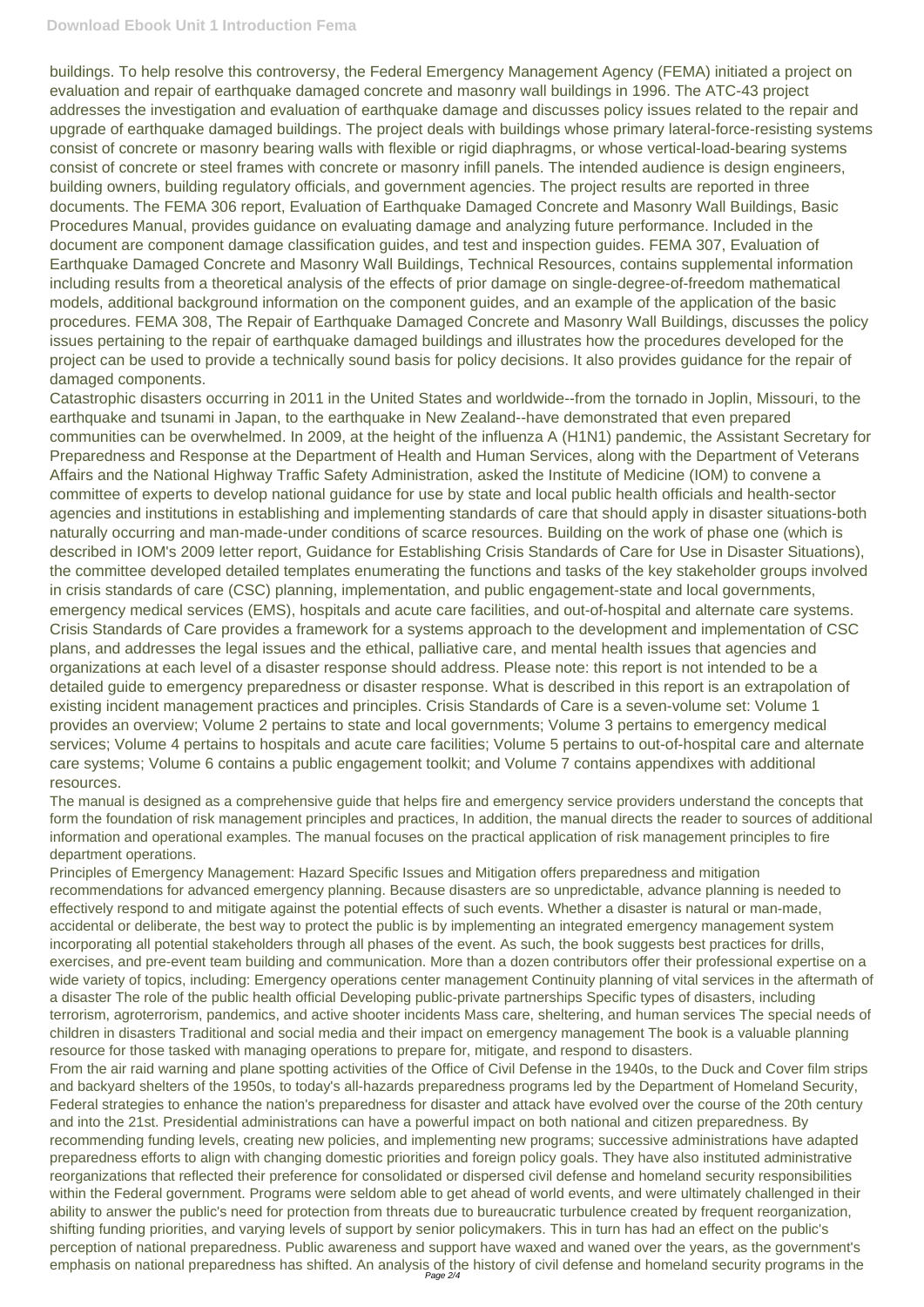United States clearly indicates that to be considered successful, national preparedness programs must be long in their reach yet cost effective. They must also be appropriately tailored to the Nation's diverse communities, be carefully planned, capable of quickly providing pertinent information to the populace about imminent threats, and able to convey risk without creating unnecessary alarm. The following narrative identifies some of the key trends, drivers of change, and lessons learned in the history of U.S. national preparedness programs. A review of the history of these programs will assist the Federal government in its efforts to develop and implement effective homeland security policy and better understand previous national preparedness initiatives. Report of a team of civil, structural, and fire protection engineers, deployed by the Federal Emergency Management Agency (FEMA) and the Structural Engineering Institute of the American Society of Civil Engineers (SEI/ASCE), in association with New York City and several other Federal agencies and professional organizations, to study the performance of buildings at the WTC site following the attack of September 11, 2001.

The Wildland Fire Incident Management Field Guide is a revision of what used to be called the Fireline Handbook, PMS 410-1. This guide has been renamed because, over time, the original purpose of the Fireline Handbook had been replaced by the Incident Response Pocket Guide, PMS 461. As a result, this new guide is aimed at a different audience, and it was felt a new name was in order.

This book is designed solely for the use of the fire service and is modular in form. Many departments' information needs can be met by studying only the first few chapters, while others with a more statistical bent may want to dig deeper.

Comprehensive Preparedness Guide (CPG) 101 provides Federal Emergency Management Agency (FEMA) guidance on the fundamentals of planning and developing emergency operations plans (EOP). CPG 101 shows that EOPs are connected to planning efforts in the areas of prevention, protection, response, recovery, and mitigation. Version 2.0 of this Guide expands on these fundamentals and encourages emergency and homeland security managers to engage the whole community in addressing all risks that might impact their jurisdictions. While CPG 101 maintains its link to previous guidance, it also reflects the reality of the current operational planning environment. This Guide integrates key concepts from national preparedness policies and doctrines, as well as lessons learned from disasters, major incidents, national assessments, and grant programs. CPG 101 provides methods for planners to: Conduct community-based planning that engages the whole community by using a planning process that represents the actual population in the community and involves community leaders and the private sector in the planning process; Ensure plans are developed through an analysis of risk; Identify operational assumptions and resource demands; Prioritize plans and planning efforts to support their seamless transition from development to execution for any threat or hazard; Integrate and synchronize efforts across all levels of government. CPG 101 incorporates the following concepts from operational planning research and day-to-day experience: The process of planning is just as important as the resulting document; Plans are not scripts followed to the letter, but are flexible and adaptable to the actual situation; Effective plans convey the goals and objectives of the intended operation and the actions needed to achieve them. Successful operations occur when organizations know their roles, understand how they fit into the overall plan, and are able to execute the plan. Comprehensive Preparedness Guide (CPG) 101 provides guidelines on developing emergency operations plans (EOP). It promotes a common understanding of the fundamentals of risk-informed planning and decision making to help planners examine a hazard or threat and produce integrated, coordinated, and synchronized plans. The goal of CPG 101 is to make the planning process routine across all phases of emergency management and for all homeland security mission areas. This Guide helps planners at all levels of government in their efforts to develop and maintain viable all-hazards, all-threats EOPs. Accomplished properly, planning provides a methodical way to engage the whole community in thinking through the life cycle of a potential crisis, determining required capabilities, and establishing a framework for roles and responsibilities. It shapes how a community envisions and shares a desired outcome, selects effective ways to achieve it, and communicates expected results. Each jurisdiction's plans must reflect what that community will do to address its specific risks with the unique resources it has or can obtain. Planners achieve unity of purpose through coordination and integration of plans across all levels of government, nongovernmental organizations, the private sector, and individuals and families. This supports the fundamental principle that, in many situations, emergency management and homeland security operations start at the local level and expand to include Federal, state, territorial, tribal, regional, and private sector assets as the affected jurisdiction requires additional resources and capabilities. A shared planning community increases the likelihood of integration and synchronization, makes planning cycles more efficient and effective, and makes plan maintenance easier. Course Overview On February 28, 2003, President Bush issued Homeland Security Presidential Directive-5. HSPD-5 directed the Secretary of Homeland Security to develop and administer a National Incident Management System (NIMS). NIMS provides a consistent nationwide template to enable all government, private-sector, and nongovernmental organizations to work together during domestic incidents. You can also find information about NIMS at http: //www.fema.gov/nims/ This course introduces NIMS and takes approximately three hours to complete. It explains the purpose, principles, key components and benefits of NIMS. The

This book provides a review of the principles and methods of drainage with an emphasis on design. The whole field of drainage is covered, and although the book concentrates mainly on the practice in North America, Europe and Britain, the practice in developing countries is also included. The book is directed primarily at the graduate engineer entering professional practice, but will also provide a useful reference for more senior engineers and for those in adjunct professions. Chapter 1 outlines the necessity for drainage on a large or small scale, for rural and urban areas. As the drainage engineer must decide how much unwanted water there will be and when it will occur, the chapter discusses climatic types, prediction of rainfall, evapotranspiration effects, return periods (of design storms and runoff events), river flow and flood prediction, and various sensing systems for providing short term predictions of rainfall, runoff, streamflow and flood warning. Chapter 2 gives a thorough review of the properties of soil in the context of drainage design. The extensive mathematical theories which relate to the crucial area of soil water movement are outlined and due attention is paid to the growing importance of predicting soil water movement in partially saturated soils.

The study assessed the psychometric properties of the Federal Emergency Management Agency (FEMA) questionnaires (Family Fire Risk Interview Form, Juvenile Fire Risk Interview Form, Parent Fire Risk Interview Form) used to record juvenile firesetting events. It also attempted to identify characteristics of firesetters, determine a basis for the variation in the severity of fires set, and determine the chance of recidivism. Specific types of firesetters exhibit a range of different characteristics. Maturational and environmental factors are implicated. Recommends that future examinations of this subject should include an examination of the firesetter's history, including cognitive and behavioural reviews, and parent and family influences and stressors.